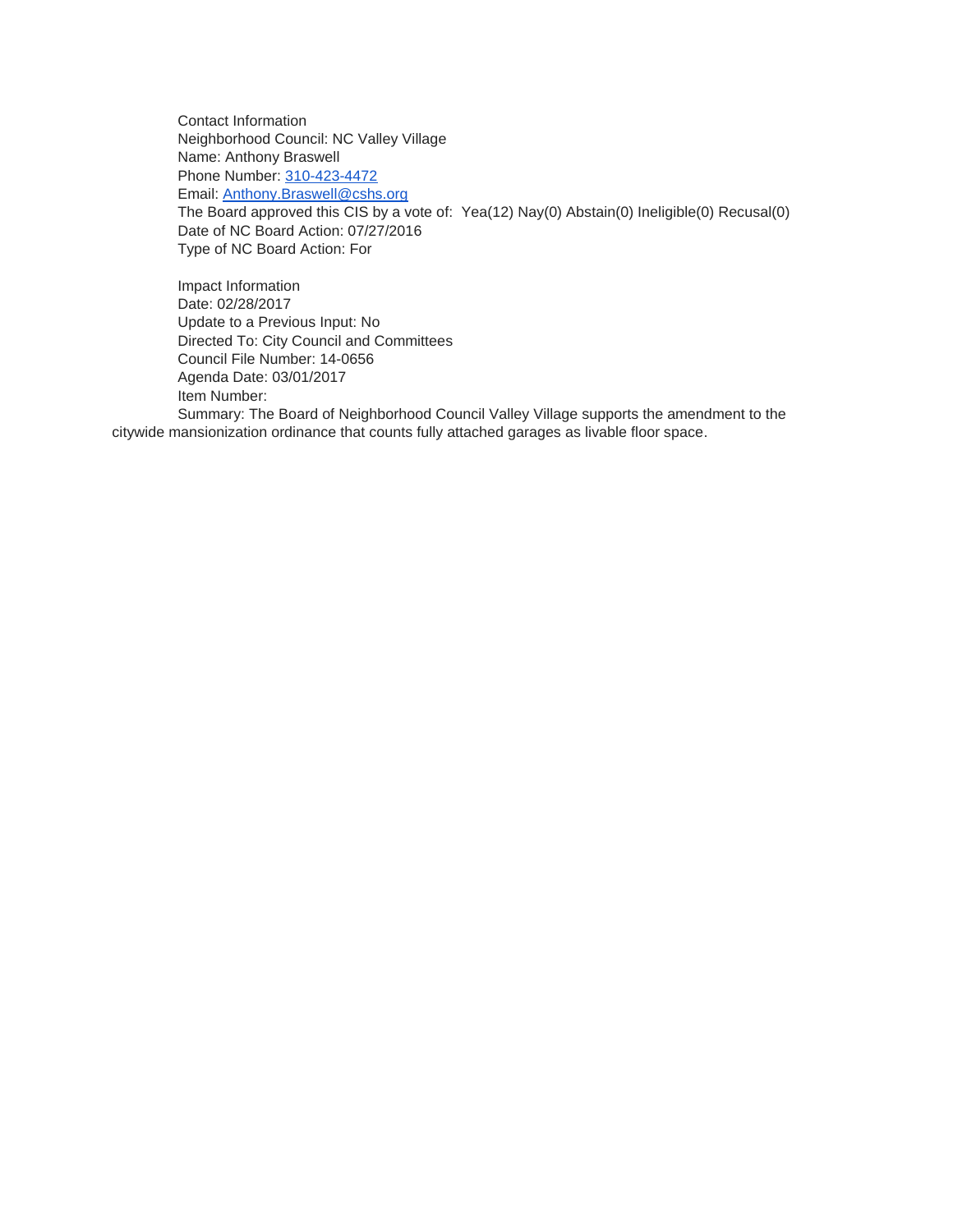# CITY OF LOS ANGELES, CALIFORNIA

Tony Braswell, President Ginny Hatfield, Vice-President Steven Stokes, Treasurer Dale Liebowitz-Neglia, Secretary Dorothy Apple Daryl Baskin Glenn Block Richard Davies Alice Hart Suzanne Lewis Lisa Miller Richard Poole Paulette Stokes Jeff Walker Marc Woersching Cole Walker, Student Representative



NEIGHBORHOOD COUNCIL VALLEY VILLAGE P.O. Box 4703 Valley Village, CA 91617 Phone: (818) 759-8204 Info@MyValleyVillage.com www.myvalleyvillage.com

# Minutes of the **NElGHBORHOOD COUNCIL VALLEY VILLAGE (NCVV) GENERAL BOARD MEETING, Wednesday, July 27, 2016**

Faith Presbyterian Church – 5000 Colfax Ave., Valley Village, CA 91601

NCVV (and all other) Meeting Minutes are a summary; Minutes were not, are not and are never meant to be an exact, verbatim, word-for-word transcript or comprehensive record of what was said at a Meeting. Exceptions: Motion(s) (included as stated at the Meeting, or, if not stated, as written on the Agenda); quotes (words that have quotation marks ("") at the beginning and ending of a word or words); and Agenda wording copied into the Minutes.

#### **1. Call to Order, Roll Call, Agenda Distribution, Conflict of Interest Statement, Approval of June 2016 Minutes – Mr. Braswell.**

President Tony Braswell introduced himself and called the Meeting to order at 6:30 p.m. and explained the NCVV's role. Roll Call was taken. Ten of the 15 Board Members were present at the Roll Call, including all four Executive Committee Members: Tony Braswell (President), Ginny Hatfield (Vice-President), Dale Liebowitz-Neglia (Secretary), Steven Stokes (Treasurer), Dorothy Apple, Richard Davies, Alice Hart, Suzanne Lewis, Lisa Miller and Jeff Walker. Three Board Members arrived later: Glenn Block, Paulette Stokes and Marc Woersching. Two Board Members were absent: Daryl Baskin and Richard Poole. The NCVV quorum (the minimum number of Board Members needing to be present to take binding votes on Agendized Items) is eight including at least three Executive Committee Members (see

https://lacity.quickbase.com/db/bj3apxsp3?a=q&qid=32&qskip=0&qrppg=1000&dlta= su46~), so the Board could take such votes. All fifteen of the 15 Board Seats were filled (by election). New Student Representative Cole Walker was appointed during the below Item #8 Elections and Bylaws report. Also attended: 19 Stakeholders and Guests. The Agenda was approved.

[*The following Motion was made after Item #4.*]

**MOTION** (by Ms. Lewis, seconded by Ms. Hart): Neighborhood Council Valley Village approves the Minutes of its June 22, 2016 General Board Meeting with corrections.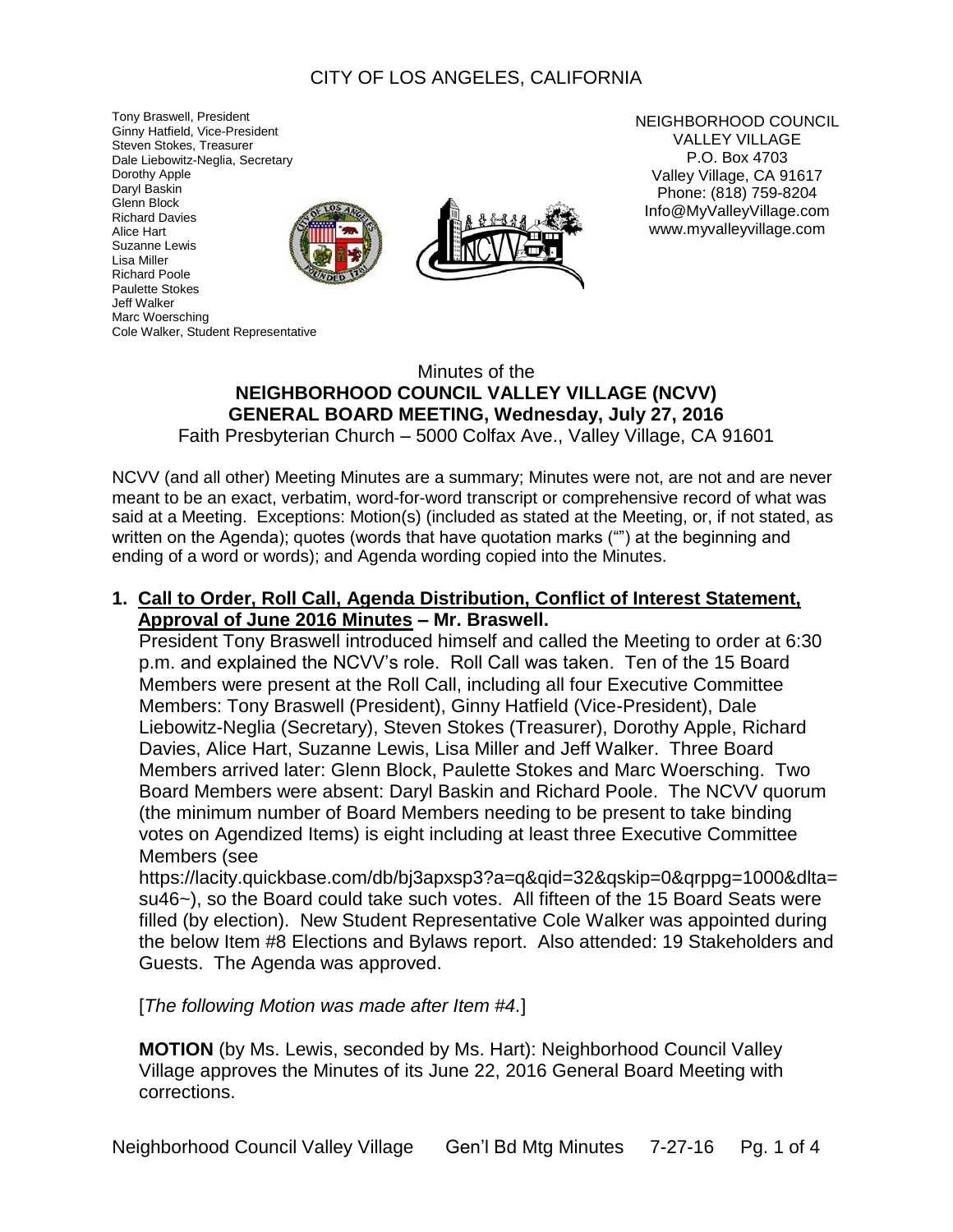**MOTION PASSED**; zero opposed; zero abstained.

- **2. Public Comment on Agenda Items** There were no comments at this time.
- **3. Executive Committee Report** Ms. Hatfield There was no report at this time.

[*The following was addressed after Item #8.*] Mr. Braswell paid tribute to Stuart Simen, long-time NCVV Parliamentarian and community service member, who recently passed away. There was a moment of silence in Mr. Simen's honor.

**4. Finance Report** – Mr. Stokes. Motion to approve June 2016 financial report. Mr. Stokes explained the latest finances.

*Board Members Glenn Block and Paulette Stokes arrived at this time (6:35), making 12 Board (including at least three Executive Committee) Members present (the NCVV quorum is eight including at least three Executive Committee Members).*

Mr. Stokes continued that, at the end of Fiscal Year 2015-2016, a balance of \$13.88 remained and would be swept by DONE (the L.A. Dept. of Neighborhood Empowerment). Citywide, Neighborhood Councils returned \$1.4 million to the City.

**FUNDING MOTION** (by the Finance Committee): Neighborhood Council Valley Village approves its June 2016 financial report.

**FUNDING MOTION PASSED** unanimously by a roll call vote of the 12 eligible voters present with all 12 in favor ("Yes" or "Aye") (Apple, Block, Braswell, Davies, Hart, Hatfield, Lewis, Miller, Liebowitz-Neglia, Paulette Stokes, Steven Stokes and Walker); zero opposed; zero abstained.

*Board Member Marc Woersching arrived at this time (6:37), making 13 Board (including at least three Executive Committee) Members present.*

# **5. Senator Bob Hertzberg**

18th District Senator Bob Hertzberg (818-901-5588;

http://sd18.senate.ca.gov/contact/email; http://senate.ca.gov/hertzberg), paid tribute to Stuart Simen and his "attention to detail" and "getting it right." Senator Hertzberg will submit a resolution to the State Senate honoring Mr. Simen. The Senator's intern program has 136 interns; he's working "to govern for the next generation" and described his legislative work.

# **6. LAUSD update on Colfax School renovations – Fortunato Tapia**

Ankur Patel, School and Community Coordinator for LAUSD Board Member Scott Schmerelson (ofc. 818-654-3785; Ankur.Patel@lausd.net; http://achieve.lausd.net/schmerelson), introduced Fortunato Tapia of their Community Relations Dept. Director of Planning and Design Management Alex Walsh-O'Brien described their planned renovation of Colfax Charter Elementary

Neighborhood Council Valley Village Gen'l Bd Mtg Minutes 7-27-16 Pg. 2 of 4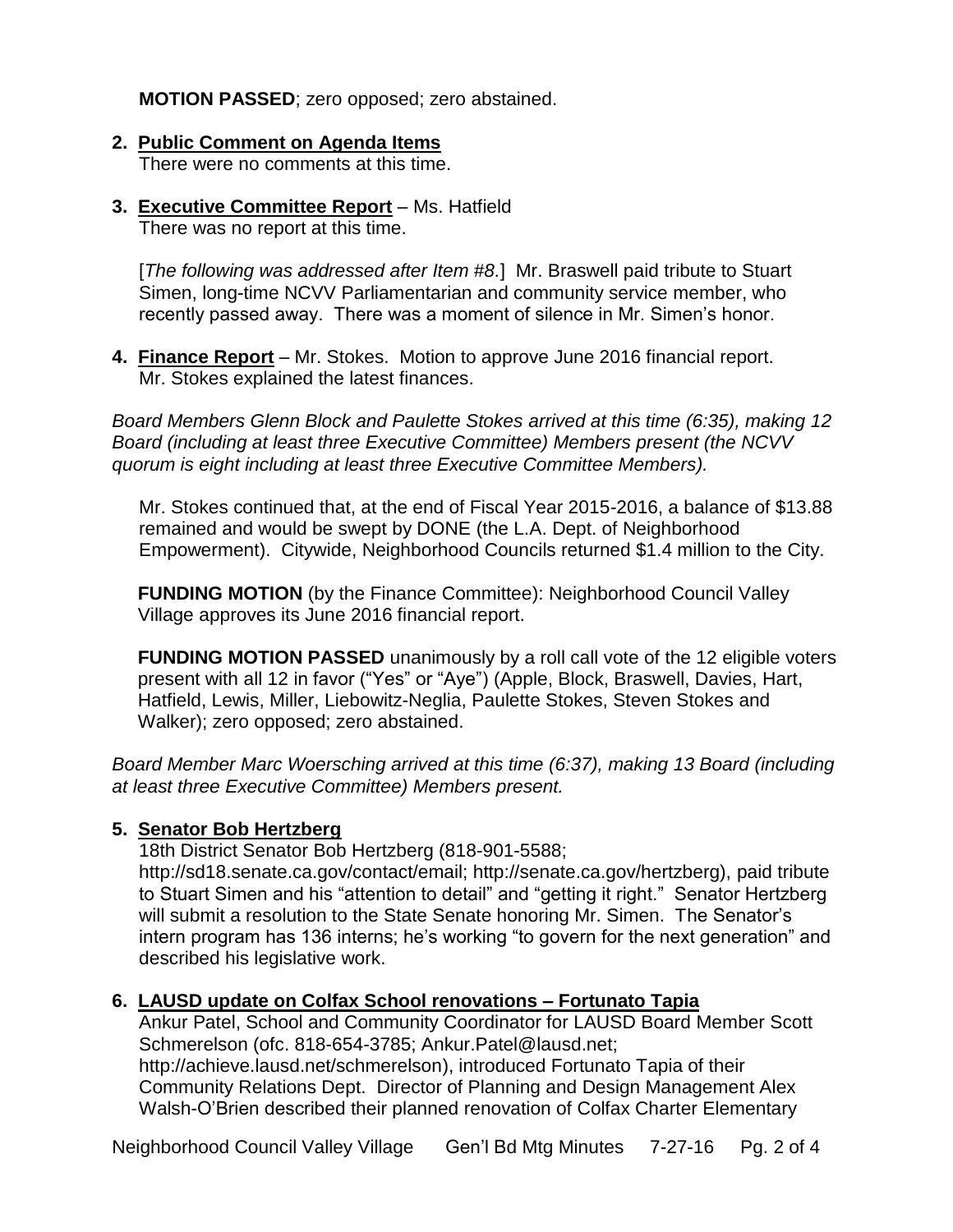School [http://www.colfaxelementary.org] between Addison and Huston. They expect it to grow to around 820 students, which it formerly had. She said "the existing school is deemed to be historic" and they plan to "maintain trees . . . the animals will stay on the campus." She showed slides including aerial photos and site plans. "The auditorium is remaining as it is . . . we'll be improving the play yards." She said "we've hired consultants" regarding traffic and pedestrian flow and safety. They are working with the City Dept. of Transportation on mitigating design problems regarding driveways and crosswalks. Public meetings will be held. They expect demolition and construction to start in late 2017 to early 2018. Asbestos and other hazardous materials will be removed. "We will provide temporary housing as needed" for schooling during construction, expected to take around two years. "The goal would be to open it in the fall of 2020." She will return here and report.

# **7. Valley Village Power Outage - DWP**

No DWP representative was present and there was no report.

# **8. Committee Reports**

Valley Village Vision Committee – Mr. Woersching.

Mr. Woersching reported that their Meeting will be rescheduled due to the recent power outage.

#### City Services – Mr. Walker

Mr. Walker introduced Carol Sawamura, LAPD North Hollywood Division Senior Lead Officer (office 818-623-4016; 31322@LAPD.LACity.org; http://www.lapdonline.org/north\_hollywood\_community\_police\_station), who is covering for Manny Arreygue while Officer Arreygue is out on medical leave. Officer Sawamura thanked the community for recent gifts to the Station. Mr. Walker announced, tentatively, an October 9<sup>th</sup> CERT (Community Emergency Response Team) (818-756-9674; www.cert-la.com, lafdcert@LACity.org) event.

# Communications – Ms. Lewis

Ms. Lewis reported that the NCVV Facebook page had up to 8,000 views since last month. The Neighborhood Councils Congress will be September 24<sup>th</sup> at City Hall; register online. Expected are 600-700 people. You can get emergency alerts from the City's Emergency Management Department by signing up at http://NotifyLA.org.

#### Elections and Bylaws – Ms. Hatfield

Motion – approve the nomination of Cole Walker for NCVV Board student seat (1).

[*This Agenda Item was addressed after Item #3.*] Ms. Hatfield introduced Mr. Walker, who described his background and desire to serve.

**MOTION** (by the Elections and Bylaws Committee): Neighborhood Council Valley Village approves the nomination of Cole Walker for NCVV Board Student Seat.

**MOTION PASSED** unanimously by a voice vote; zero opposed; zero abstained.